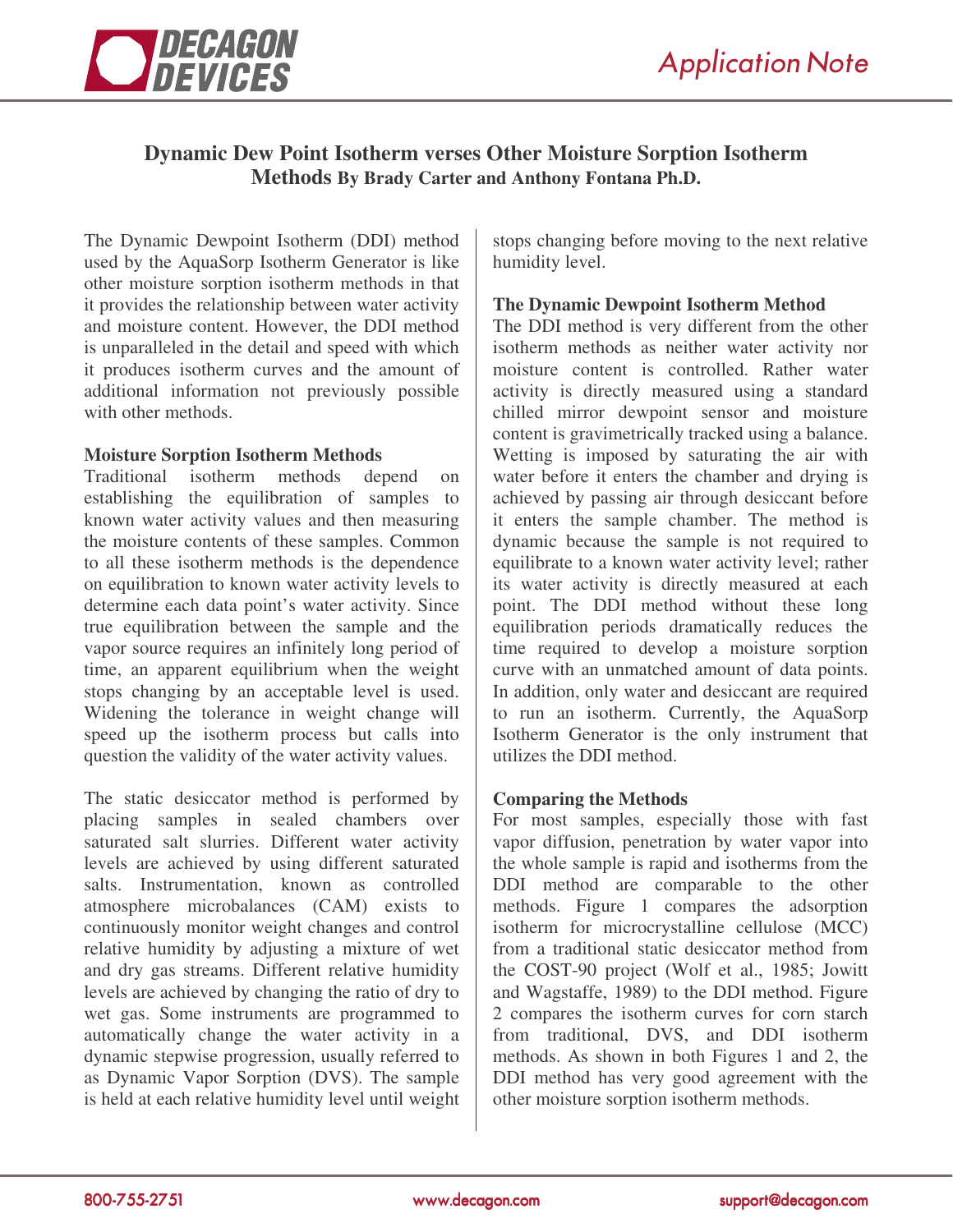



Figure 1. A comparison of adsorption isotherm curves for MCC as recorded by the COST 90 project  $(\triangle)$  and as generated by the DDI method  $($  $\blacksquare$ ).



Figure 2. Corn starch working isotherms when using desiccators with saturated salts  $(\blacksquare)$ , Proximity Equilibration Cell  $(\bullet)$ , DVS instrument 1  $(\bullet)$ , DVS instrument 2  $(\blacktriangle)$ , and DDI  $(x)$  (DDI data from Decagon Devices in-house testing, data for all other methods taken from (Xin Yu, 2007)).

Due to the matrix and/or composition of some samples the rate of vapor diffusion into or out of these samples may be slow. Thus, comparing isotherms by the DDI method to other methods, especially when equilibration required several weeks in a desiccator, may present problems. If the vapor diffusion is slow and moisture has not equilibrated within the sample, the water activity measurements will give the appearance of vapor equilibration. Isotherms for this type of sample using the DDI method have lower moisture

contents during adsorption and higher moisture contents during desorption than isotherms conducted using other methods. This gives the appearance of higher levels of apparent hysteresis. Better agreement to other isotherms may be achieved, when using the DDI method by reducing the sample size, increasing the surface area of the sample by crushing or grinding, and reducing the flow rate to allow more moisture penetration.

#### **Should the Methods be Compared?**

It is important to understand that while DDI, DVS, and desiccator methods all produce sorption isotherms; the DDI method with its dynamic nature is fundamentally different. Since the different isotherm methods achieve different matrix states, none of which may be true equilibrium, it is impossible to say which method is best. There may be those that become concerned when a DDI isotherm does not reproduce results from other methods. They might argue that the moisture contents produced by the DDI method are not true equilibrium moisture contents. It is best to consider the DDI method as a different and unique isotherm. Furthermore, while for many samples the different isotherm methods give the same curves, as illustrated in Figures 1 and 2, it is when the curves are different that may be the most interesting.

For some material, the moisture content at a given water activity will be very different after weeks of equilibration time than after a short exposure to high or low humidity. Time dependent physical changes such as glass transition, crystallization, and dissolution may occur as a material equilibrates to different water activity levels over weeks and may not occur when using the DDI method. Figure 3 illustrates these different curves for spray dried milk powder. The isotherm methods produce different curves because they are measuring material in different physical states and it is inappropriate to compare the methods because they are providing different information.